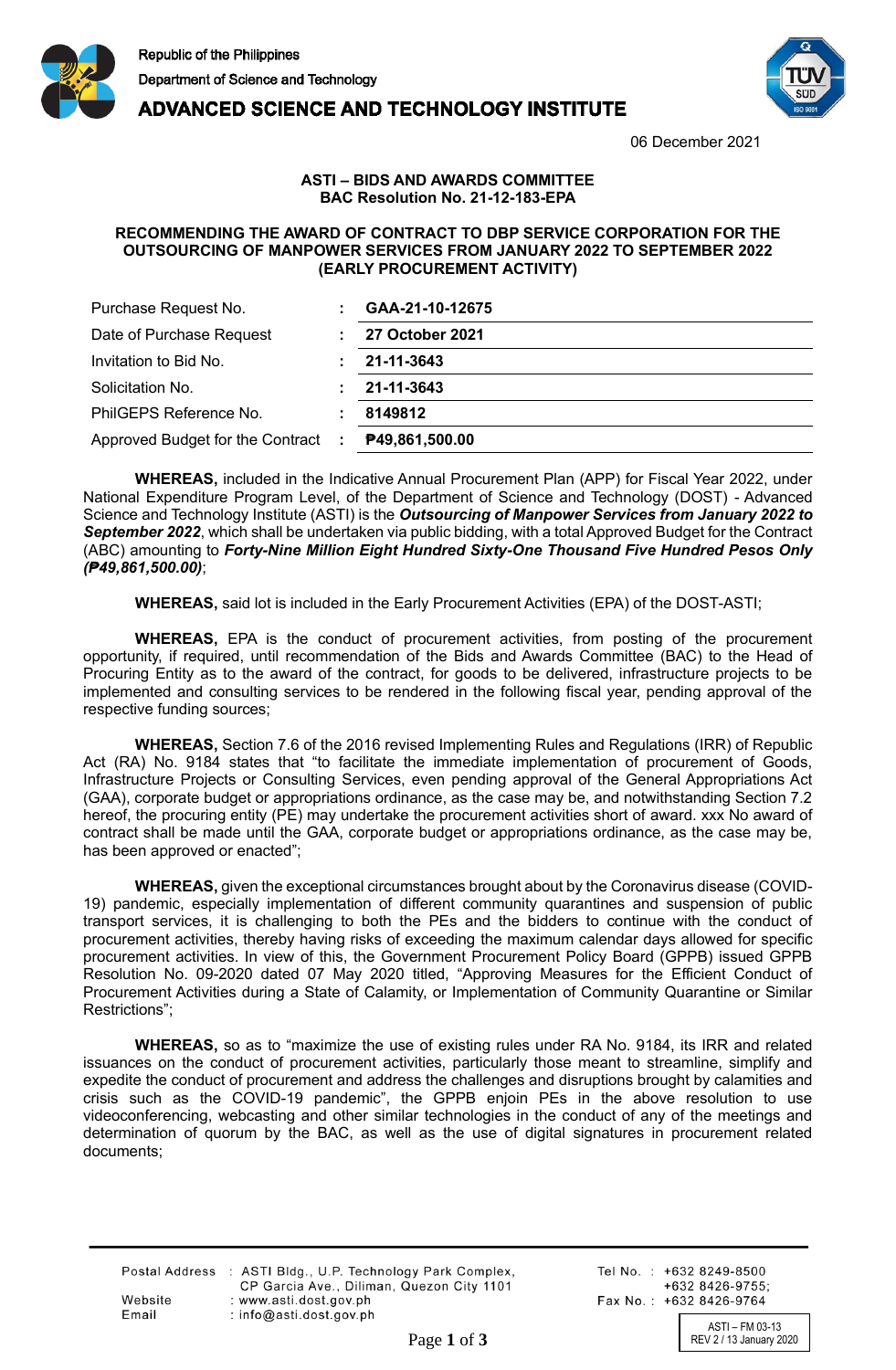**WHEREAS,** on 02 November 2021, 2:00 PM, a Pre-procurement Conference was held online via Microsoft Teams Application with the BAC, BAC Secretariat, and end-user representatives in attendance, to determine the readiness of the procurement project;

**WHEREAS,** Article IV of RA No. 9184 stipulates that all procurement activities of government agencies shall be done through competitive bidding except as provided for in Article XVI thereof. In compliance therewith, the BAC posted the Invitation to Bid on the prescribed platforms;

**WHEREAS,** Letters of Invitation were sent to contact persons of the Commission on Audit, Philippine Institute for Supply Management and Philippine Chamber of Commerce and Industry to act as observers complying with the requirements provided under Section 13 of RA No. 9184 and its 2016 revised IRR;

**WHEREAS,** on 11 November 2021, a Pre-bidding Conference was conducted for the procurement at hand using Microsoft Teams Application with the BAC, BAC Secretariat, end-user representatives, and prospective bidders. Subsequently, one (1) bidder purchased bidding documents, specifically, DBP Service Corporation and submitted bids before the deadline on 23 November 2021 at 9:30 AM;

**WHEREAS,** during the Opening of Bids, the technical component envelope of DBP Service Corporation was opened and rendered eligible for submitting complete and accurate documents. Hence, the financial envelope of said bidder was opened containing its bid, in the below manner.

| <b>Name of Bidder</b>          | Unit Amount (₱) | Total Amount (P) |
|--------------------------------|-----------------|------------------|
| <b>DBP Service Corporation</b> | 49,861,412.01   | 49.861.412.01    |

**WHEREAS,** the offer of DBP Service Corporation amounting to Forty-Nine Million Eight Hundred Sixty-One Thousand Four Hundred Twelve Pesos and 1/100 Only (₱49,861,412.01), inclusive of all applicable taxes and fees and well within the ABC, was determined by the BAC as the Single Calculated Bid subject to post-qualification;

**WHEREAS,** per the technical evaluation and financial evaluation report of the End-user Unit and the BAC, the bid of DBP Service Corporation was deemed compliant with all the requirements and conditions specified in the Bidding Documents, hence making its bid as the **Single Calculated Responsive Bid**; and

**WHEREAS,** Section 12.1(h) of the 2016 revised IRR of RA No. 9184 empowers the BAC to recommend the award of contract to the Head of the Procuring Entity or his/her duly authorized representative.

**NOW, THEREFORE,** on the basis of the foregoing, **WE**, the members of the BAC, hereby recommend to the Director to **AWARD THE CONTRACT** via Competitive Bidding to the **DBP SERVICE CORPORATION** for the **OUTSOURCING OF MANPOWER SERVICES FROM JANUARY 2022 TO SEPTEMBER 2022**, with a total contract price amounting to **FORTY-NINE MILLION EIGHT HUNDRED SIXTY-ONE THOUSAND FOUR HUNDRED TWELVE PESOS AND 1/100 ONLY (₱49,861,412.01)**.

DONE in Quezon City this 6<sup>th</sup> day of December 2021.

Engels

**JAYSON C. HERNANDEZ** BAC Member

**HAROLD BRYAN S. PALER** BAC Member

**MAY C. CAYABAN** End-user Digitally signed by Cayaban May Celicious Date: 2021.12.10 15:26:22 +08'00'

Digitally signed by Melendrez Lester Mae Dela Cruz

Digitally signed Ka aniña to by Aviñante Roxanne Sagun

**ROXANNE S. AVIÑANTE** BAC Member

ohn Jobert Mindoz

**JOHN ROBERT T. MENDOZA** BAC Member